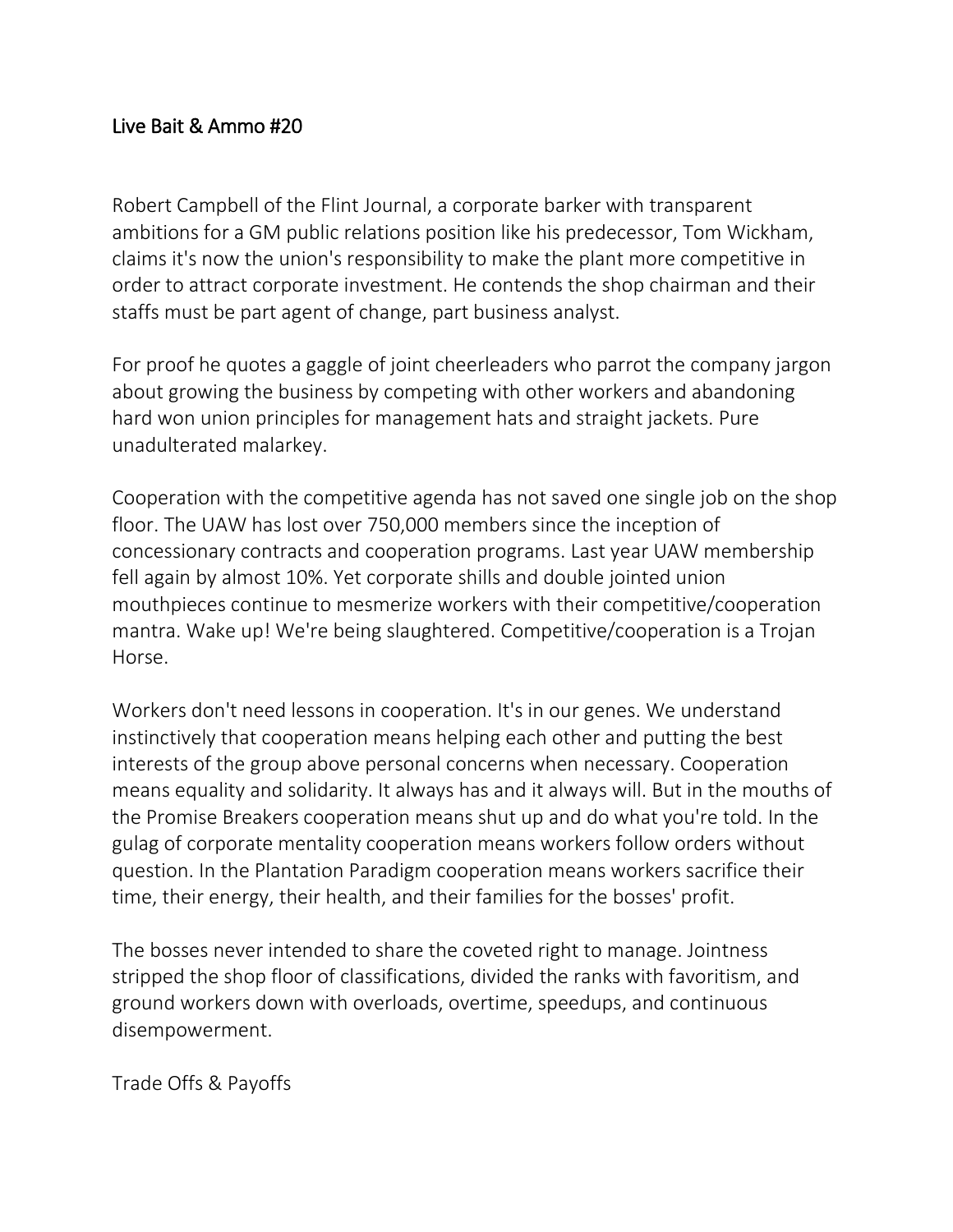The mindless echo-babble of competitive/cooperation continues to squabble around the barnyard like a headless chicken, but the hemorrhaging of good paying union jobs gushes unabated. The UAW contract with the Big Three is a butcher block. The corporations never honored the job security terms in the '96 agreement. Yokich winked at that petty infidelity and delivered a contract that concedes even more UAW jobs.

In 1999 Delphi eliminated 11,000 UAW members. According to an article in the May 2000 issue of Fortune magazine, Battenberg expects to eliminate 3,000 more Delphi/UAW members per year, that's more than 30% over the life of the contract. Who is Yokich negotiating for?

A president who can deliver the passive cooperation of union members is an invaluable asset to the corporations and a boon to Wall St. Why shouldn't he be? The International UAW has a cool billion invested in their pension fund. And where is it invested? GMAC, Ford Motor Credit Corporation, and Chrysler Finance Corporation among other conflicts of interest.

The Rollover Caucus doesn't want to hurt their partners, not now when so many of the porkchoppers are set to retire. In 1999 the International in intense negotiations with themselves agreed to sweeten their fat pensions further. How can they maintain their plush living standards as the membership dwindles?

In 1982 the Rollover Caucus reopened the GM contract and shackled the UAW to the jointness wagon. This was the first do-si-do in a sweetheart dance orchestrated to prevent the layoff and/or early retirement of hundreds of International Reps.

As jointness programs accelerated in the 80's, workers took the hit and porkchoppers dipped their greasy fingers in the till. Fat jobs were secured for the loafers and workers got lean. While some UAW members were downsized, laid off, transferred, or pushed into early retirement, others were working compulsory overtime. The OT hours both enabled the layoffs and sweetened the take for joint funds. As union strongholds like Flint were broken up the Rollover Caucus secured their lace at the corporate trough.

The Golden Handshake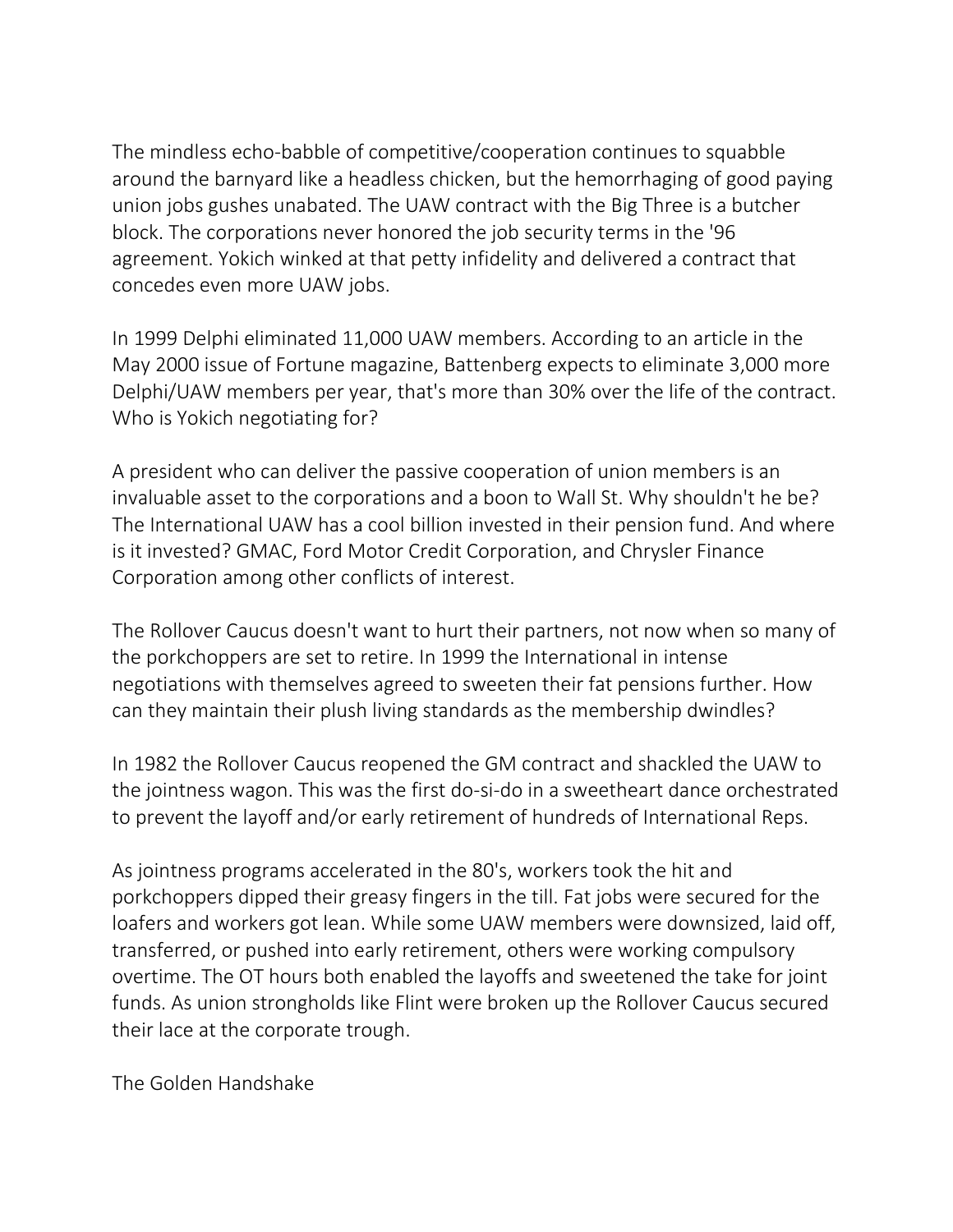In 1983 the Staff Council which is the union that represents the UAW International staff expressed an interest in creating incentives for early retirement. In a letter to the Chairman of the Staff Council, Darryl Greer, Yokich promised to determine a mutually agreeable method of encouraging early retirement among eligible staff or other mutually agreeable arrangement of the sort commonly referred to as a 'Golden Handshake' in order to minimize or negate such contemplated layoff.

But as the snake turns the Golden Handshake wasn't between the Staff Council and the International, the mutually agreeable arrangement was between the International and the Big Three. Joint funds saved International Reps from the downsizing workers suffered. About a third of our International Reps now receive salaries from the Big Three filtered through joint funds. Workers paid the price of that perfidious compromise but the corporations aren't finished exacting their pound of flesh, and their Rollover Partners will be up to their elbows in blood before they're done.

What Happened to the Grievances?

On Workers' Memorial Day the UAW International published their report on the explosion at the Rouge. The report didn't mention the grievances that were filed and conveniently ignored. The report didn't acknowledge workers' complaints about safety as a result of job cuts in the Powerhouse.

Prior to jointness, health and safety problems were resolved through the grievance procedure. Now grievances are pushed aside in favor of a joint consensus that takes into account cost and competitiveness. That consensus led to six deaths.

The president of Local 600, Jerry Sullivan, who regularly has lunch with William Clay Ford was asked by Fortune Magazine what he thought of Mr. Ford. Sullivan gushed. He said that Mr. Ford's concern for the people, for the community, for the environment, -- those are things you just don't see in industrialists. Too bad the local pres didn't mention the boiler problem between swallows.

Where's the accountability of the UAW? We expect the company to screw us. We expect the company to forestall health and safety problems in order to save money, but we pay the UAW to protect us. What, if anything, did the UAW Health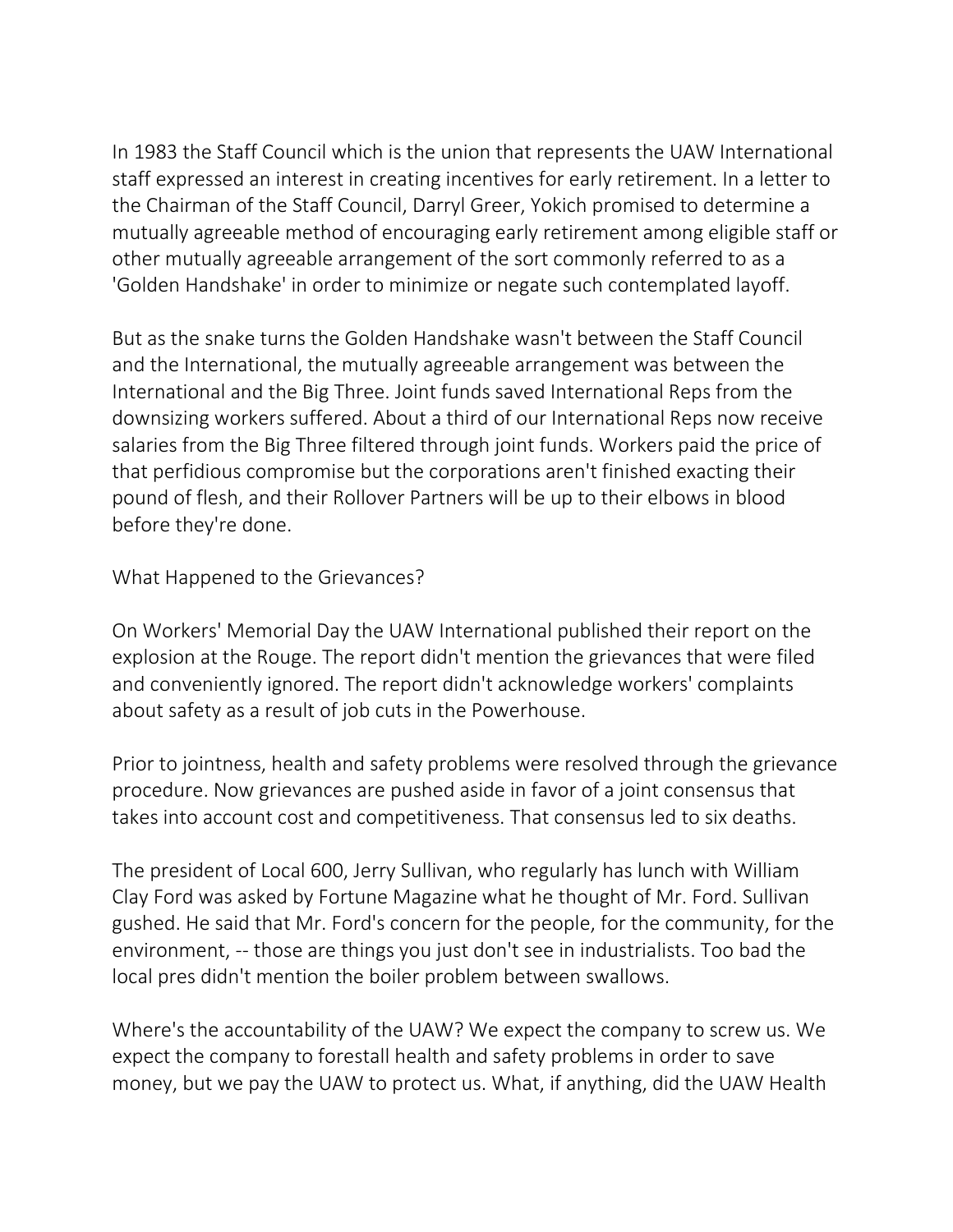and Safety Reps at the Ford Rouge plant do to address the problems in the Powerhouse? What happened to the grievances?

Since the International cut off strike benefits and health insurance for locked out workers at Local 2036 in Henderson, Kentucky a few union members there have committed suicide. Who is accountable? When will the victims of suicide be remembered on Workers Memorial Day?

Fictitious Facts & Unbelievable Truths

Our local Quality Network Rep wrote an article in which he stated, We need to separate fact from fiction. Indeed. He asserted, Our union fought at the bargaining table for this right [Quality Network] and to have more democracy in the workplace.

How do more appointments equal more democracy? Who the hell would go on strike for QN? Our union didn't fight at the bargaining table for QN. The Rollover Caucus was bought off with joint funds. In his article he explained that our jobs depend on producing a quality product at a competitive price. Tell that to Buick City, the plant that received the J.D. Powers award for best assembly plant in 1999. But wouldn't you rather drive a Buick made in China?

Joint funds is a part of our national agreement but the International consistently refuses to reveal to union members how much money is laundered through joint funds or how the money is spent. When Dave Yettaw raised the issue at the Constitutional Convention, Yokich told him that it was a bargaining issue. When Yettaw raised the issue at the Bargaining Convention, Yokich cut the mike.

One of the justifications for joint programs is UAW participation in outsourcing decisions. The corporations must certainly feel that is money well spent. Another is training. We are certainly well trained little doggies. We don't bark, we don't beg, and we don't lift our legs on company property. Then of course there's things like trips to Vegas, very educational.

The Center for Human Resources [CHR] which administers joint funds for GM/Delphi is tax exempt because it's a non profit corporation whose purpose is education and training. How sponsorship of NASCAR fits into that criteria I don't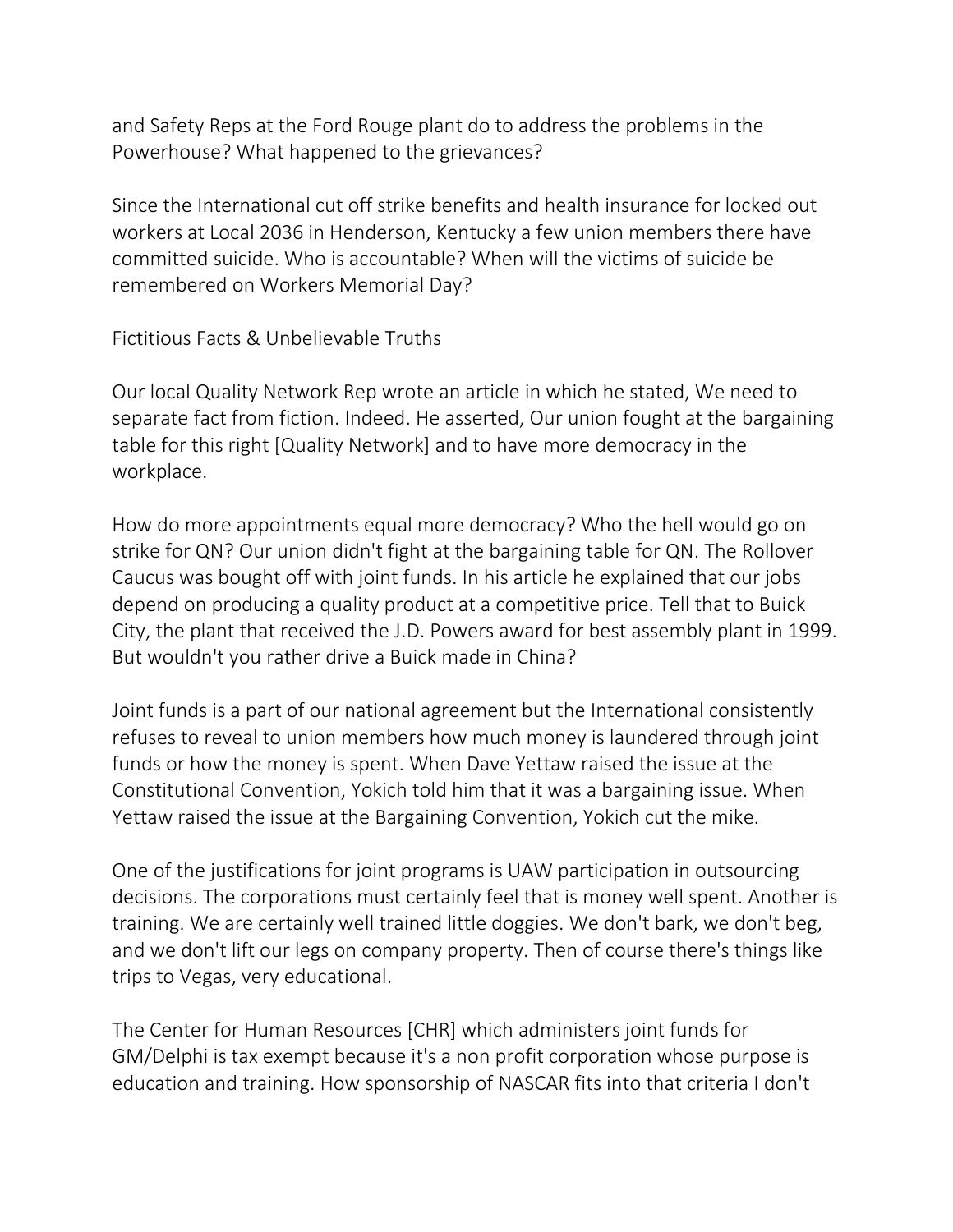know. But top UAW and company honchos certainly deserve luxurious skyboxes complete with wet bars and catering. They work hard. They play hard.

The CHR spends millions of dollars on salaries, allowances, and expenses for UAW International Reps. Is that why the Big Three can't afford to pay COLA on pensions? Because too much money is lavished on jointness? Of course International reps have had COLA on pensions since 1976. UAW Reps take good care of themselves.

Golden Parachutes for Reps - - Cement Boots for Workers

A letter in the uncut version of the Delphi contract designated Not to be Published states that International Reps all of whom worked at Delphi plants or other previously divested businesses [Lear? American Axle?] when the leave of absence was initiated, would nevertheless continue to be employees of General Motors for purposes of accumulating seniority. (Ah, the Golden Handshake)

In other words, the pensions of International Reps from Delphi plants like Owen Beiber's son, Mike, won't be turned over to Delphi as our pensions were. What was good enough for the peons wasn't good enough for the Royalty of the UAW. Furthermore, The Parties agreed that these individuals...that hereafter go on leave pursuant to paragraph 109(a) will continue to be treated as part of GM for seniority purposes. That is, future appointees to the International will also get the GM pension rather than the Delphi pension. So you better be good if you want to go to Solidarity Heaven.

That's how we were sold out. Doesn't it make you proud? Doesn't it all make sense? Cooperate with us and we will have a mutually agreeable arrangement of the sort commonly referred to as a 'Golden Handshake'.

"There is Only One Solution"

As news circulates about lawsuits against the UAW, about corruption and nepotism, and investigations by the Department of Labor for criminal wrong doing, I detect a smug satisfaction among UAW members on the shop floor. Finally what we've known all along has come to light and perhaps something will be done to right these wrongs. Don't bet on it. Our CAP funds are used to buy favors from politicians. The legal system has never favored the working stiff.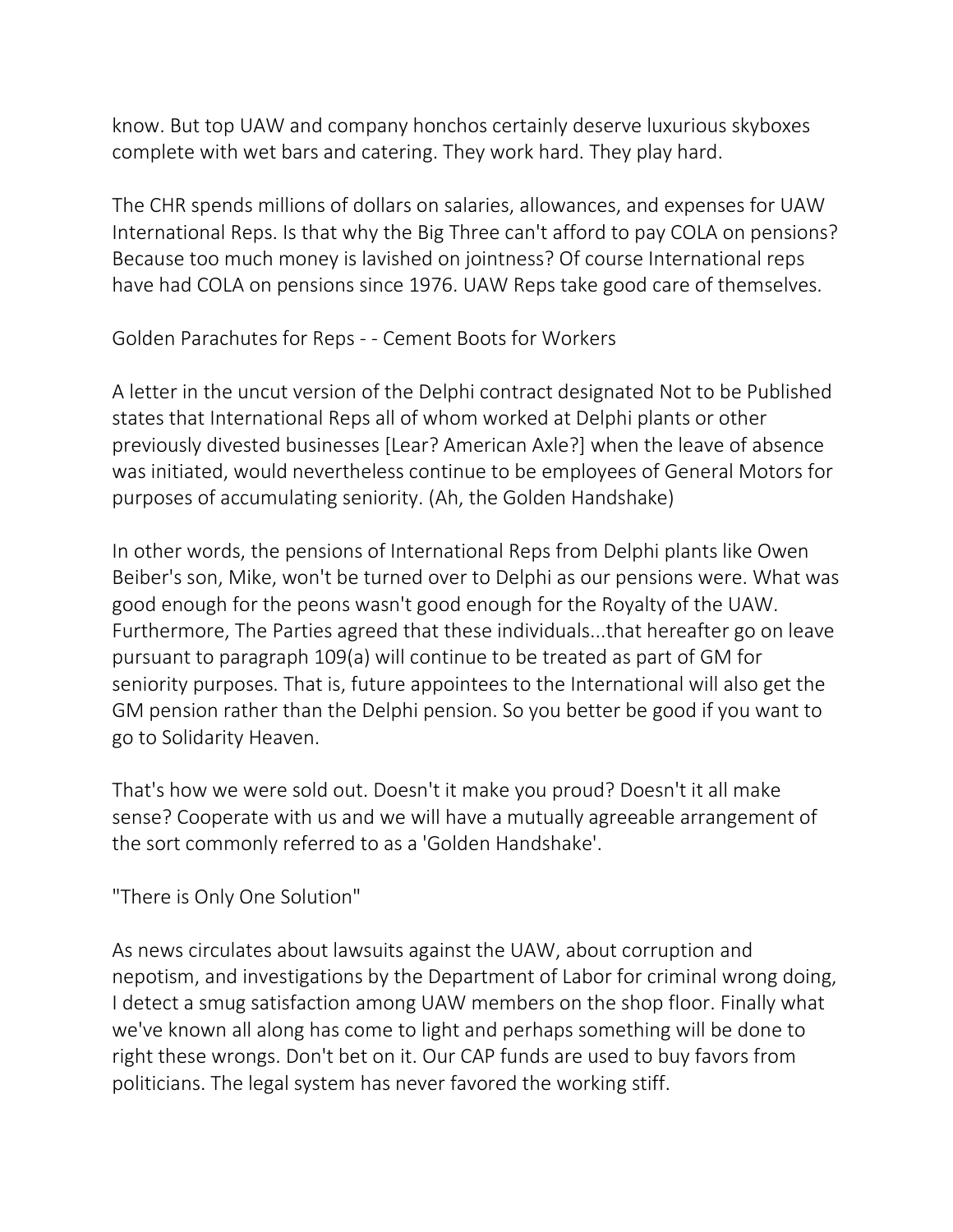If we really want to turn this union around we will have to do it ourselves. We will have to take it upon ourselves to organize and demand accountability with real democratic reforms in our union. There can be no genuine accountability without one member/one vote.

As Thomas Jefferson once said, There is only one solution, more democracy. Real democracy can strike up the militancy we need to achieve our goals as unionists not company stooges. Goals like COLA on pensions, smaller work loads, a halt to outsourcing, and more jobs. Real democracy can build the accountability that ensures no one will ever again die in a needless Powerhouse explosion, and that locked out workers aren't deprived of strike benefits.

Last April Yokich made a motion to hold the Constitutional and Bargaining Conventions back to back and the International Executive Rubber Board stamped it. This means that the Bargaining Convention will probably be held in Las Vegas and will consequently deprive many retirees and active UAW members from attending.

We must demand that UAW conventions be held in Detroit where more retirees and active union members will have access; that speeches by pro-business politicians who usurp our valuable time be prohibited; that delegates who are the highest authority at the conventions be given top priority; that resolutions submitted by union members who labor in the factories and warehouses and offices take precedence over the ridiculous, time consuming resolutions on US foreign policy concocted by UAW staff.

## More Democracy

We must demand: no more appointments for International Reps' kids. No more appointments, period. All International Reps must be elected by one member/one vote. No more perks from the corporations for cooperation with speed ups, outsourcing, job cutting. A complete separation of powers between the company and the Union. In other words, no more jointness, no more joint slush funds, no more cushy skyboxes at NASCAR.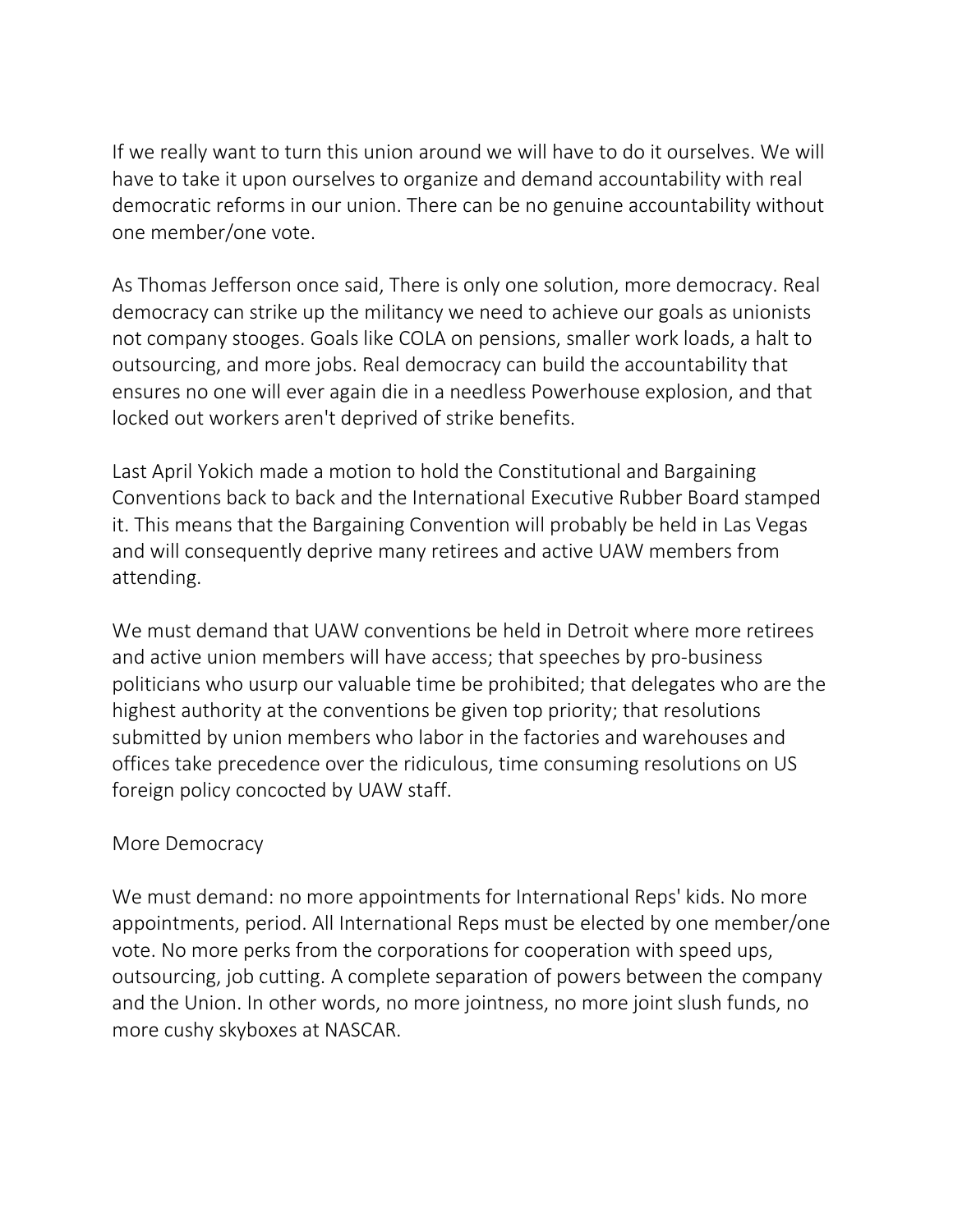We must categorically object to multiple pensions and severance pay offs to UAW Reps when they refuse to fight harder for COLA on our pensions and to end the social security reduction and early retirement penalty. If GM pension credits can be rolled over to Delphi then all IPS pensions can become portable. No excuses, no exceptions.

We must demand that all Local contracts be settled before the National contract.

We must demand a full disclosure of National Agreements published on the internet for all to see prior to ratification. If International Reps cut one deal for us and another for themselves as they did with the Delphi pensions, we deserve to know about it. We deserve the opportunity to vote the contract down, and throw the bums out.

Apathy and cynicism are the pillars of the status quo. We need to channel our anger into positive action for change. Our freedom, our dignity, our future depend on the choices we make today. Rollover or stand up with UAW members who want to restore the honor of the UAW with the power of democracy.

\* \* \* \* \*

On October 28, New Directions will hold an open meeting. The following day, Sunday October 29, the UAW Coalition for a Stronger Contract will hold an open meeting.

Both meetings will be held in Flint, MI at Walli's Restaurant & Super 8 Motel, G4160 W. Pierson Rd., Flint. MI.

From Detroit, Grand Rapids, or Lansing take I-75 North to Pierson Rd. Exit (East). From Saginaw and sites north of Flint take I-75 South to Pierson Rd. Exit (West).

You can't miss it.

Call 810-789-0400 for motel reservations.

Call 313-259-1436 for free shuttle from Detroit Metro Airport.